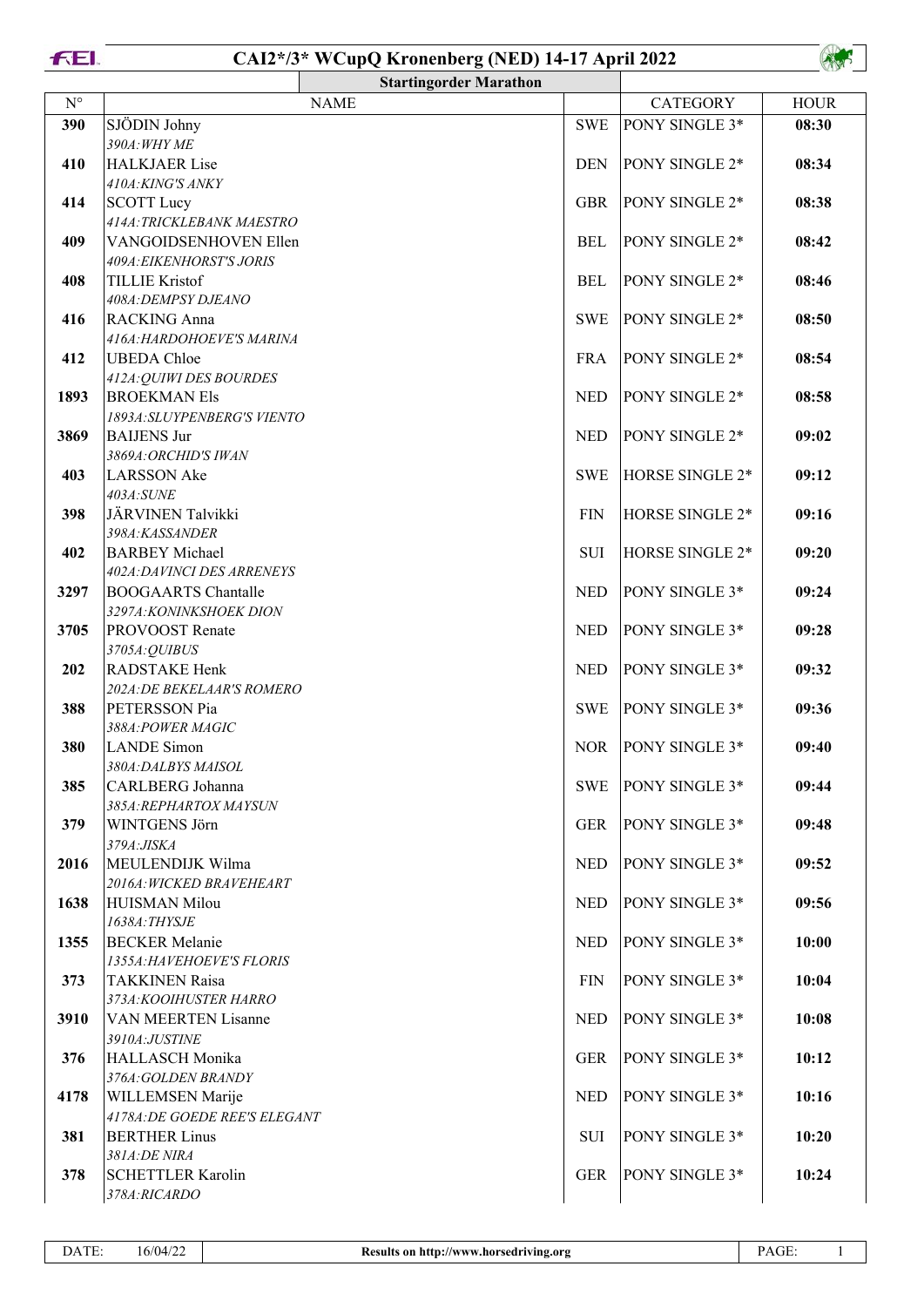**FEI.** 

## **CAI2\*/3\* WCupQ Kronenberg (NED) 14-17 April 2022**



|             |                                                                            | <b>Startingorder Marathon</b>                              |            |                        |             |
|-------------|----------------------------------------------------------------------------|------------------------------------------------------------|------------|------------------------|-------------|
| $N^{\circ}$ |                                                                            | <b>NAME</b>                                                |            | <b>CATEGORY</b>        | <b>HOUR</b> |
| 383         | <b>HUSER Karin</b>                                                         |                                                            | <b>SUI</b> | PONY SINGLE 3*         | 10:28       |
|             | 383A: JOLIE BABU                                                           |                                                            |            |                        |             |
| 387         | HERNER Johan                                                               |                                                            | <b>SWE</b> | PONY SINGLE 3*         | 10:32       |
|             | 387A:STORTEBEKERS BIG CRACKER                                              |                                                            |            |                        |             |
| 386         | <b>GUSTAVSSON Emma</b>                                                     |                                                            | <b>SWE</b> | PONY SINGLE 3*         | 10:36       |
|             | 386A: ARTEMIS                                                              |                                                            |            |                        |             |
| 3662        | <b>JANSSEN</b> Brent                                                       |                                                            | <b>NED</b> | PONY SINGLE 3*         | 10:40       |
|             | 3662A: REGINA'S HIELKE                                                     |                                                            |            |                        |             |
| 382         | <b>BÜTIKOFER Vera</b>                                                      |                                                            | SUI        | PONY SINGLE 3*         | 10:44       |
|             | 382A:MC QUEEN                                                              |                                                            |            |                        |             |
| 375         | <b>BERLAGE</b> Katja                                                       |                                                            | <b>GER</b> | PONY SINGLE 3*         | 10:48       |
|             | 375A:NORDSTERN'S STOERTEBECKER                                             |                                                            |            |                        |             |
| 3964        | VAN 'T VELD Marloes                                                        |                                                            | <b>NED</b> | PONY SINGLE 3*         | 10:52       |
| 374         | 3964A: NEBO DELMIE<br><b>CHRISTMANN Anna</b>                               |                                                            | <b>FRA</b> | PONY SINGLE 3*         | 10:56       |
|             | 374B: UNIC EYE D'IHIA                                                      |                                                            |            |                        |             |
| 384         | <b>SCHERRER Cédric</b>                                                     |                                                            | <b>SUI</b> | PONY SINGLE 3*         | 11:00       |
|             | 384A: DONOVAN'S DUSTY                                                      |                                                            |            |                        |             |
| 391         | SJÖDIN Lida                                                                |                                                            | <b>SWE</b> | PONY SINGLE 3*         | 11:04       |
|             | 391A:LA PERLA                                                              |                                                            |            |                        |             |
| 3887        | <b>ELBURG</b> Jorn                                                         |                                                            | <b>NED</b> | PONY PAIR 2*           | 11:08       |
|             | 3887B: WOHLD NEAL - 3887A: LLANFRECHFA STEVIE-G                            |                                                            |            |                        |             |
| 3632        | VAN OLST Jorn                                                              |                                                            | <b>NED</b> | PONY PAIR 2*           | 11:12       |
|             |                                                                            | 3632A: MILFORD FAIR HARVEST MOON - 3632B: WOLDBERGS DEEJAY |            |                        |             |
| 3892        | <b>REINTS Larissa</b>                                                      |                                                            | <b>NED</b> | PONY PAIR 2*           | 11:16       |
|             | 3892B: VERDI - 3892A: TS RAVEL                                             |                                                            |            |                        |             |
| 4863        | DE BOER Josien                                                             |                                                            | <b>NED</b> | PARA-EQUESTRIA         | 11:20       |
|             | 4863A: HORSE NAME                                                          |                                                            |            |                        |             |
| 417         | <b>SOETE Freddy</b>                                                        |                                                            | <b>BEL</b> | PARA-EQUESTRIA         | 11:24       |
|             | 417A: HORSE NAME                                                           |                                                            |            | <b>PONY FOUR-IN-HA</b> | 11:28       |
| 407         | <b>HARRER Patrick</b><br>407C: SUNWILLOW TROY - 407B: MELADELLE'S AVANTI - |                                                            | <b>GER</b> |                        |             |
|             |                                                                            | 407D: UITERWAARDEN'S MYSTERY MAN - 407A: HARRY POTTER -    |            |                        |             |
|             | 407E: WEIDEHOEKS CALVIN                                                    |                                                            |            |                        |             |
| 406         | <b>HELMUTH Raymond</b>                                                     |                                                            | <b>USA</b> | HORSE SINGLE 2*        | 11:38       |
|             | 406A:EBONY VDK                                                             |                                                            |            |                        |             |
| 397         | PETERSEN Kasper                                                            |                                                            | <b>DEN</b> | HORSE SINGLE 2*        | 11:42       |
|             | 397A:KP'S SURPRISE OF DORNIK<br><b>ZEEGERS</b> Peter                       |                                                            |            |                        |             |
| 1987        |                                                                            |                                                            | <b>NED</b> | HORSE SINGLE 2*        | 11:46       |
| 394         | 1987A: CANITA<br>DE BRABANDER Bert                                         |                                                            | <b>BEL</b> | HORSE PAIR 2*          | 11:50       |
|             |                                                                            | 394A: DRIEKUS S VD ROZEHOEVE - 394B: KOLIBRI VAN T HOOGE   |            |                        |             |
| 393         | <b>CORNELIS Philip</b>                                                     |                                                            | <b>BEL</b> | HORSE PAIR 2*          | 11:54       |
|             | 393A: FREDERIK-JANE - 393C: JUWELIER - 393B: GOED GAON                     |                                                            |            |                        |             |
| 396         | OLIVIER Ian                                                                |                                                            | <b>RSA</b> | HORSE PAIR 2*          | 11:58       |
|             | 396A: FABIAN - 396B: FERNANDO - 396C: INTERESSANT                          |                                                            |            |                        |             |
| 395         | ROHAUT Loic                                                                |                                                            | <b>FRA</b> | HORSE PAIR 2*          | 12:02       |
|             |                                                                            | 395B: NESTOR VAN DE VARENVELDEN - 395A: JERKE KADO VAN HET |            |                        |             |
|             | <b>HUNZED</b>                                                              |                                                            |            |                        |             |
| 40          | <b>HOENS Hans</b>                                                          |                                                            | <b>NED</b> | HORSE PAIR 2*          | 12:06       |
| 1742        | 40B:ZAZOU - 40A:BENTLY<br><b>KRAMER Wybe</b>                               |                                                            | <b>NED</b> | HORSE PAIR 2*          | 12:10       |
|             | 1742A: DEMPSY JUSTIN - 1742B: MARSHYLAND'S ALEX                            |                                                            |            |                        |             |
| 404         | <b>LARSSON</b> Ake                                                         |                                                            | <b>SWE</b> | HORSE SINGLE 2*        | 12:14       |
|             | 404A: WITTSTEIN 2                                                          |                                                            |            |                        |             |
| 411         | <b>HALKJAER Lise</b>                                                       |                                                            | <b>DEN</b> | PONY SINGLE 2*         | 12:18       |
|             | 411A: GASTANA IMPERIAL                                                     |                                                            |            |                        |             |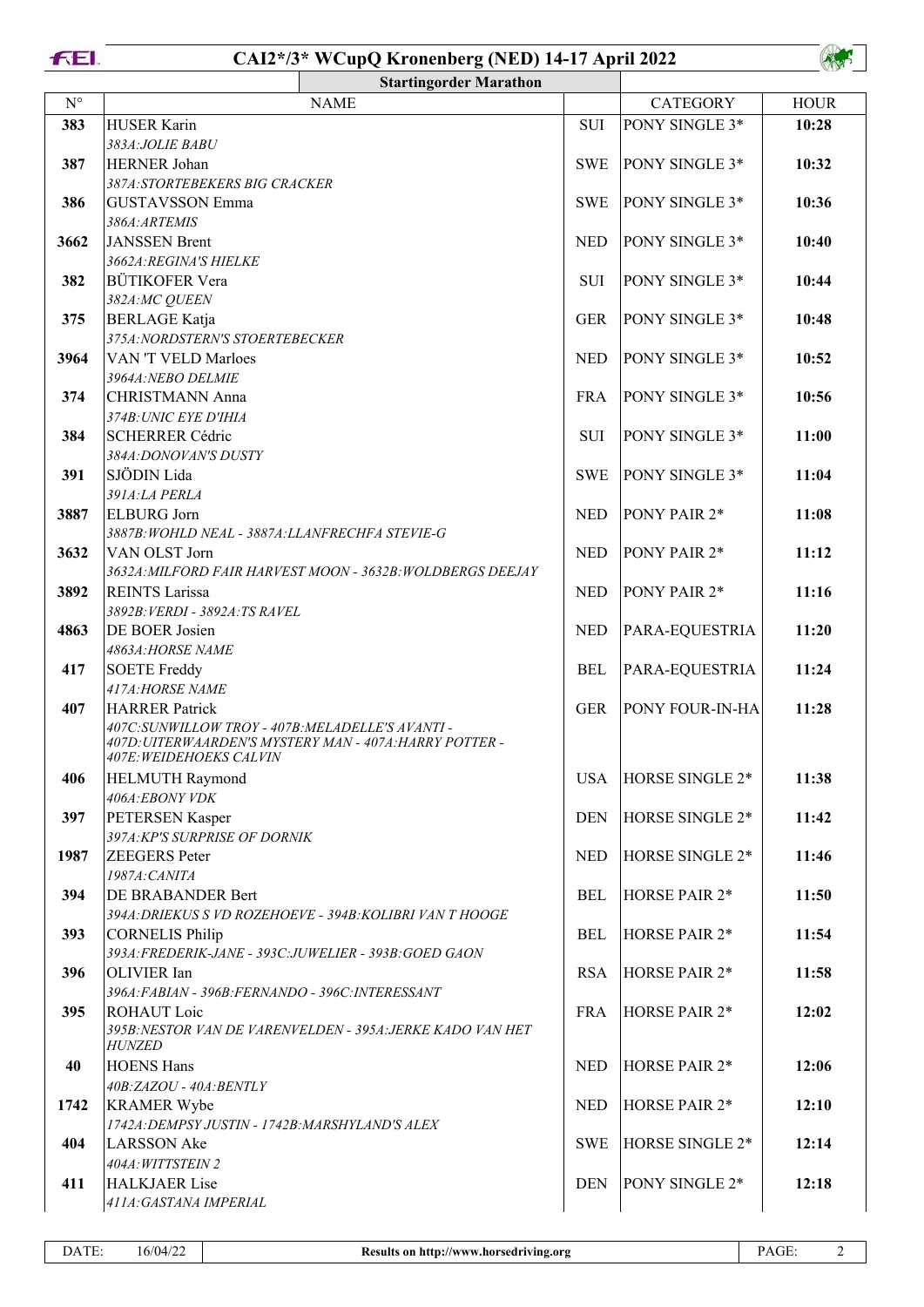**FEI.** 

## **CAI2\*/3\* WCupQ Kronenberg (NED) 14-17 April 2022**



|             |                                                                                | <b>Startingorder Marathon</b>                                  |            |                      |                         |
|-------------|--------------------------------------------------------------------------------|----------------------------------------------------------------|------------|----------------------|-------------------------|
| $N^{\circ}$ |                                                                                | <b>NAME</b>                                                    |            | <b>CATEGORY</b>      | <b>HOUR</b>             |
| 413         | <b>BUCK Robert</b>                                                             |                                                                | <b>GBR</b> | PONY SINGLE 2*       | 12:22                   |
|             | 413A: THORNEYSIDE EMPORER                                                      |                                                                |            |                      |                         |
| 327         | <b>THEISEN Marc</b>                                                            |                                                                | LUX        | <b>HORSE PAIR 3*</b> | 12:32                   |
|             | 327B: CAYETANO P - 327A: BARETTA                                               |                                                                |            |                      |                         |
| 329         | REIFER-SAX Marie Louise                                                        |                                                                | <b>SUI</b> | HORSE PAIR 3*        | 12:36                   |
|             | 329B: MIS - 329C: MIS BONITA - 329A: JALEO CXCIII                              |                                                                |            |                      |                         |
| 325         | PILLING Owen                                                                   |                                                                | <b>GBR</b> | HORSE PAIR 3*        | 12:40                   |
|             | 325A:FERRY BEAUTY - 325B:LORENZO - 325C:LUCKY-ARIE                             |                                                                |            |                      |                         |
| 318         | NIJS Nathan                                                                    |                                                                | <b>BEL</b> | <b>HORSE PAIR 3*</b> | 12:44                   |
|             | 318A: HERNANDEZ DE BAIAN - 318B: KAPTAIN JACK VAN DE<br>STOKHORST - 318C:MARIO |                                                                |            |                      |                         |
| 321         | NIELSEN Hans-Henrik                                                            |                                                                | <b>DEN</b> | HORSE PAIR 3*        | 12:48                   |
|             |                                                                                | 321D: NIELS - 321E: STRANDVEJEN'S LAMBADA - 321B: FEUERBALL    |            |                      |                         |
|             | <b>MAJLUND</b>                                                                 |                                                                |            |                      |                         |
| 30          | <b>VOETS</b> Ben                                                               |                                                                | <b>NED</b> | <b>HORSE PAIR 3*</b> | 12:52                   |
|             | 30A: EXPRESSO D - 30C: IMPOSANT - 30B: HUMPHRY.K                               |                                                                |            |                      |                         |
| 1820        | <b>LOMMERS Rob</b>                                                             |                                                                | <b>NED</b> | <b>HORSE PAIR 3*</b> | 12:56                   |
|             | <b>VEMMEKESHOEVE D'O7</b>                                                      | 1820B: EXTION - 1820C: FILLIP SPUDALSHOEJ - 1820A: EL FIERO VD |            |                      |                         |
| 324         | <b>GUILLEMARRE Fabien</b>                                                      |                                                                | <b>FRA</b> | <b>HORSE PAIR 3*</b> | 13:00                   |
|             | 324A: HARVEY - 324B: IDSARD. V - 324C: KADANS                                  |                                                                |            |                      |                         |
| 326         | PIMBBLET Nicola                                                                |                                                                | <b>GBR</b> | <b>HORSE PAIR 3*</b> | 13:04                   |
|             | 326A: BROWN BOY B - 326B: EWALD - 326C: HARRARD                                |                                                                |            |                      |                         |
| 331         | KROGSTAD Amanda                                                                |                                                                | <b>SWE</b> | <b>HORSE PAIR 3*</b> | 13:08                   |
|             | 331A: MELLE H - 331B: NERO - 331C: RINTSJE B.                                  |                                                                |            |                      |                         |
| 319         | <b>OOSTERLIJNCK Ruben</b>                                                      |                                                                | <b>BEL</b> | HORSE PAIR 3*        | 13:12                   |
|             | 319C: INDIGO V/D KIEKENHOEF - 319A: COEUR TOUCHE -                             |                                                                |            |                      |                         |
|             | 319B: GUESS WHAT S.A.                                                          |                                                                |            | HORSE PAIR 3*        |                         |
| 330         | <b>AHLBERG Camilla</b><br>330B:ECCO - 330A:DIXIE - 330C: WEISS                 |                                                                | <b>SWE</b> |                      | 13:16                   |
| 405         | SÖDERQVIST Karin                                                               |                                                                | <b>SWE</b> | HORSE SINGLE 2*      | 13:20                   |
|             | 405A: SIMPLY BLACK                                                             |                                                                |            |                      |                         |
| 456         | <b>DIJKHOF</b> Geert                                                           |                                                                | <b>NED</b> | <b>HORSE PAIR 3*</b> | 13:24                   |
|             | 456A: BAHREIN - 456C: GIOVANNI - 456D: GOIRGIO                                 |                                                                |            |                      |                         |
| 1689        | <b>ZAAYER</b> Annegreet                                                        |                                                                |            | NED  HORSE PAIR 3*   | 13:28                   |
|             | 1689B: KINGSTON - 1689A: KERONA VS                                             |                                                                |            |                      |                         |
| 328         | <b>MARX</b> Lancelot                                                           |                                                                | <b>SUI</b> | HORSE PAIR 3*        | 13:32                   |
|             | 328A: GETSEMINEE V.D. DUINEN - 328B: ILONIST                                   |                                                                |            |                      |                         |
| 317         | <b>HEYLEN Wim</b>                                                              |                                                                | <b>BEL</b> | HORSE PAIR 3*        | 13:36                   |
|             | 317A: ELMO B - 317B: GARVIN VAN PAPINGLO                                       |                                                                |            |                      |                         |
| 316         | VON BUCHHOLTZ Amely<br>316A: DILANO - 316B: GENTLE 3 - 316C: JANTIJN V         |                                                                | <b>ARG</b> | HORSE PAIR 3*        | 13:40                   |
| 761         | <b>EGBERINK Rens</b>                                                           |                                                                | <b>NED</b> | HORSE PAIR 3*        | 13:44                   |
|             | 761B: KULANO - 761A: JEAMON VAN DE MARTHA HOEVE TEX                            |                                                                |            |                      |                         |
| 320         | VAN PRAET Nico                                                                 |                                                                | <b>BEL</b> | HORSE PAIR 3*        | 13:48                   |
|             | 320A:JARDO - 320B:JOB                                                          |                                                                |            |                      |                         |
| 332         | OTTOSSON Eva                                                                   |                                                                | <b>SWE</b> | HORSE PAIR 3*        | 13:52                   |
|             | 332C: SIR BENJI - 332B: AVON - 332A: ADRIAN                                    |                                                                |            |                      |                         |
| 842         | <b>BOOM Ewoud</b>                                                              |                                                                | <b>NED</b> | HORSE PAIR 3*        | 13:56                   |
|             | 842B: IOWA - 842A: ILONA VAN HET RODELAND                                      |                                                                |            |                      |                         |
| 323         | <b>GRIMONPREZ Franck</b>                                                       |                                                                | <b>FRA</b> | HORSE PAIR 3*        | 14:00                   |
|             | 323B: DSP DA VINCY - 323D: PORTOS - 323A: DA VINCI                             |                                                                |            |                      |                         |
| 3439        | DE RONDE Anna                                                                  |                                                                | <b>NED</b> | HORSE PAIR 3*        | 14:04                   |
| 322         | 3439B: JORIS - 3439A: BARITON - 3439C: EVERT<br><b>DUTILLOY Francois</b>       |                                                                | <b>FRA</b> | HORSE PAIR 3*        | 14:08                   |
|             | 322D: РUCCI - 322С: ЈАСКРОТ - 322В: ЕDDA 80                                    |                                                                |            |                      |                         |
| 1014        | VAN EIJK Stan                                                                  |                                                                | <b>NED</b> | HORSE PAIR 3*        | 14:12                   |
|             | 1014A: DENIRO - 1014B: JONES - 1014C: ZORAC                                    |                                                                |            |                      |                         |
|             |                                                                                |                                                                |            |                      |                         |
| DATE:       | 16/04/22                                                                       | Results on http://www.horsedriving.org                         |            |                      | PAGE:<br>$\mathfrak{Z}$ |